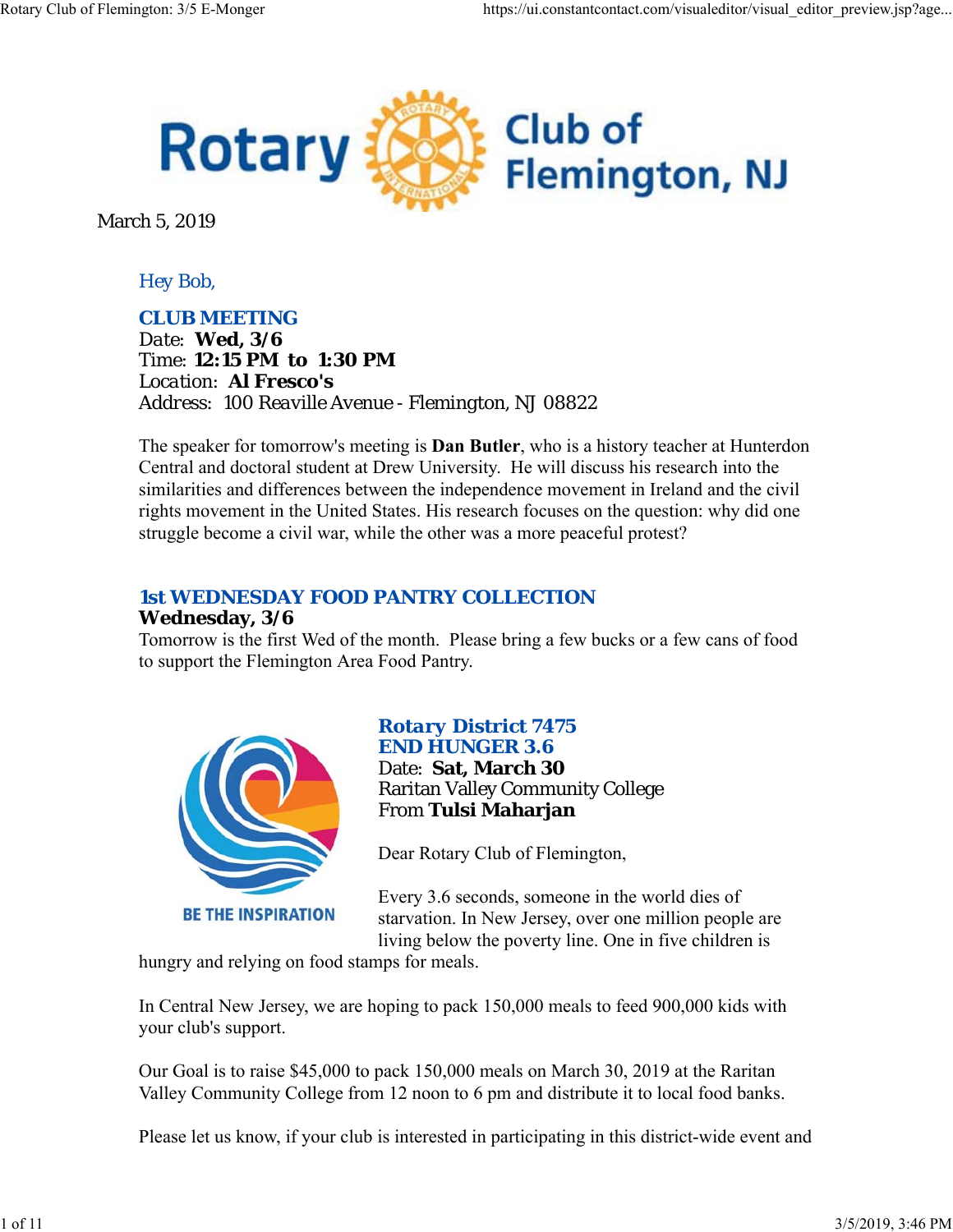how many bags of food your club might be interested in sponsoring? Your club's \$500 donation will sponsor 2000 bags of food and feed 12,000 children. Our goal in central NJ is to pack 150,000 bags of food.

## **PLEASE DONATE & VOLUNTEER**

To give and/or sign-up online, please visit: www.njrotary.org Please read for more information about the project. https://conta.cc/2DaFqGE

Thank you for Putting Humanity in Motion, Tulsi R. Maharjan

# *WAYNE RANDOLPH - Member Update* **As of 2/26/2019**

Wayne recently had his **4th** artificial knee replacement, which was completed at the Rothman Institute in Philadelphia - at the Jefferson Medical School. Following the procedure, Wayne got a severe respiratory infection that he is still dealing with. Between the knee replacement & infection, Wayne has been laid up in bed for more than 2-weeks.

If you have a few free minutes, we are sure Wayne would love to hear from you. If you don't have it, **Click Here** to send Wayne an email.

## *The Nature of Things ART SHOW by Catherine Langley* Dates: **March 2 - 30** Hunterdon County Library

In the five years since she has retired, Catherine Langley (a long time prior member  $\&$ Past President of the Flemington Rotary Club) has been taking art lessons. She's now looking forward to sharing her art with everyone!

For the month of March, she'll have more than two dozen paintings on display in the gallery at Hunterdon County Library's main branch.

To open the show, she is hosting a free "**Meet the Artist**" reception on **Sunday, March 3**, from **2 to 4 pm**, in the library's first floor meeting room, adjacent to the gallery.

The library is located at 314 Route 12, Flemington. Hours are 9-5 on Fridays, Saturdays and Mondays; 9-9 on Tuesdays, Wednesdays and Thursdays; 1-5 on Sundays.

For more information and photos: TAP into Flemington-Raritan: artist-transitions-from-newsprint-to-canvas Eventbrite: art-show-the-nature-of-things-tickets-56522462206

# *PBS39 TELEVISED COVERAGE of the 2019 Soup Cook-Off* Published: **2/13/2019**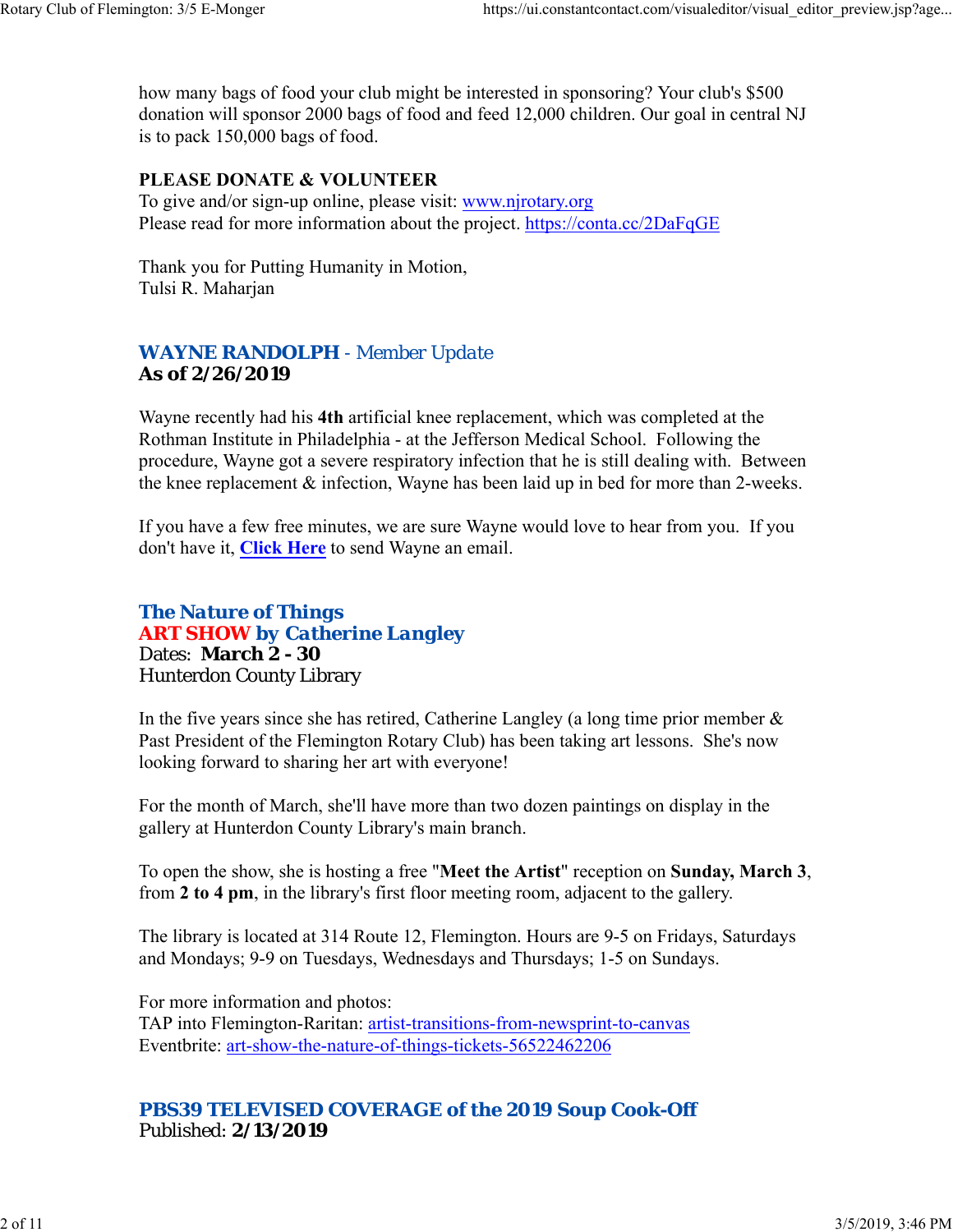# Reported by **Erica Andrews**

A very special thanks to Bob Burgard & Ken Skowronek for sharing the Televised Coverage of our recent Soup Cook-Off. Reporter, Eric Andrews from PBS39/WLVT, provided the following 2 minute, 34 second live coverage of the event.

**Click Here** to access the WLVT.org webpage, then scroll down to watch the online video.

Included in the coverage are Mick Schaible, Ken Skowronek, Jonas Gold, Dick & Priscilla Stothoff, Johanna Ruberto and Matt McPherson. The winning restaurants & soups are also mentioned at the very end.



## *12th Annual HUNTERDON COUNTY ROTARY SOUP COOK-OFF* **Held on Mon, February 11, 2019**

# Update from **Mick Schaible**

Thank you to everyone for participating in our 12th Annual **Hunterdon County Rotary Soup Cook-Off**! As you visit our participating restaurants, please make sure to thank them for their outstanding soups that they kindly

donated. And the winners are:

## **Winner of the People's Choice Trophy**:

- 1) **Matts Red Rooster**: Rustic Wild Mushroom Soup
- 2) **Mountain View Chalet**: Butternut Squash
- 3) **Clean Plate Kitchen**: Vegan Red Curried Sweet Potato and Carrot Soup

## **Winner of the Judge's Choice Trophy**:

- 1) **Homestead Butcher Shop**: Roasted Butternut Squash Bisque
- 2) **Clean Plate Kitchen**: Vegan Red Curried Sweet Potato and Carrot Soup
- 3) **Café Galleria**: Ginger Carrot Bisque

## **Best Table Presentation** (a tie):

1) **Hunterdon Medical Center**: Loaded Baked Potato Soup 1a) **The Atrium Café**: Roasted Bell Pepper Bisque

Thanks to all of your donations, we raised more than **\$10,000** to support the following Hunterdon County Food Pantries:

- Delaware Valley Interfaith Council
- Fisherman's Mark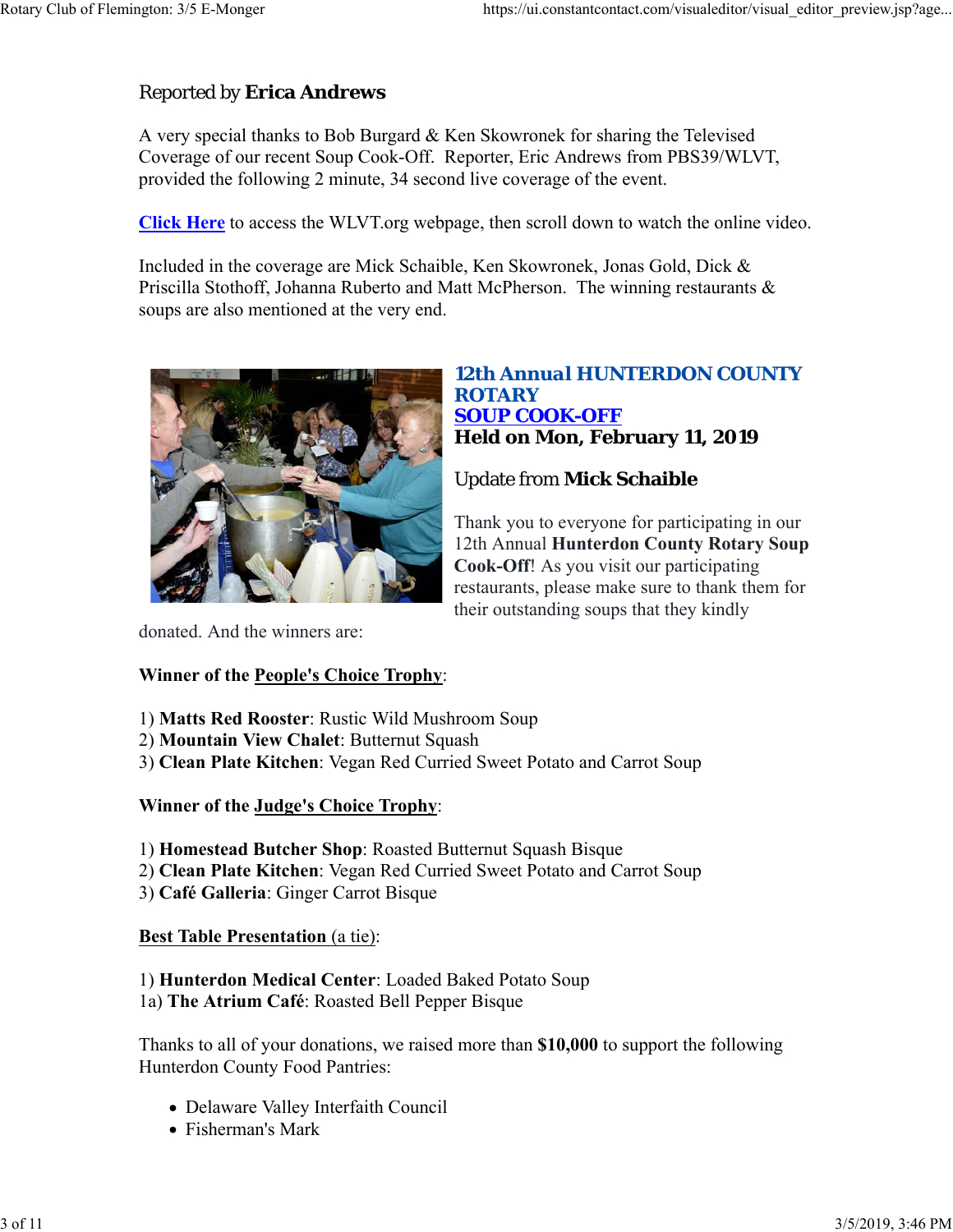- Flemington Area Food Pantry
- North Hunterdon Food Pantry
- Open Cupboard Food Pantry
- Starfish Food Pantry

This event is organized and run as a joint effort by the Rotary Clubs of **Flemington**, **Clinton Sunrise**, **North Hunterdon**, **Lambertville-New Hope**, **Whitehouse** and the **Hunterdon Horizon eClub**. We are service clubs dedicated to helping people in our community and throughout the world.

# *PHOTO ALBUM from the 12th Annual HUNTERDON COUNTY ROTARY SOUP COOK-OFF* Held on **Mon, 2/11/2019**

**Click Here** to view the Photo Album from the recent **12th Annual Hunterdon County Rotary Soup Cook-Off**, which was held on Mon, 2/11 from 5pm to 7pm at the HCRHS Commins. Refer to the article above for the Winning Soups and Restaurants.

Also, a special thanks to the Rev. Dr. Herb Bohler for taking the photos and generating the album for everyone to enjoy.

# *RIDES for JOHN ZULLO* **From Sandy Clark Updated 3/5/2019**

The following is an updated schedule for driving John Zullo to Wednesday Rotary meetings during the next several weeks. This will be revised as necessary in each weekly E-Monger. Scheduled drivers should contact Sandy Clark at least 24 hours before the Wednesday meeting if they are unable to drive. At the same time, John will call the scheduled driver at least a day in advance if he does not plan to attend the meeting.

## **Schedule of Drivers for John Zullo**:

- Mar. 6 Sandy Clark
- Mar. 13 Ken Skowronek
- Mar. 20 Terry Martin
- Mar. 27 Dick Stothoff
- Apr. 3 Harry Mazujian
- Apr. 10 Sandy Clark
- Apr. 17 Ken Skowronek
- Apr. 24 Terry Martin



*About Interact Club at H.C.R.H.S* From **Harry Mazujian**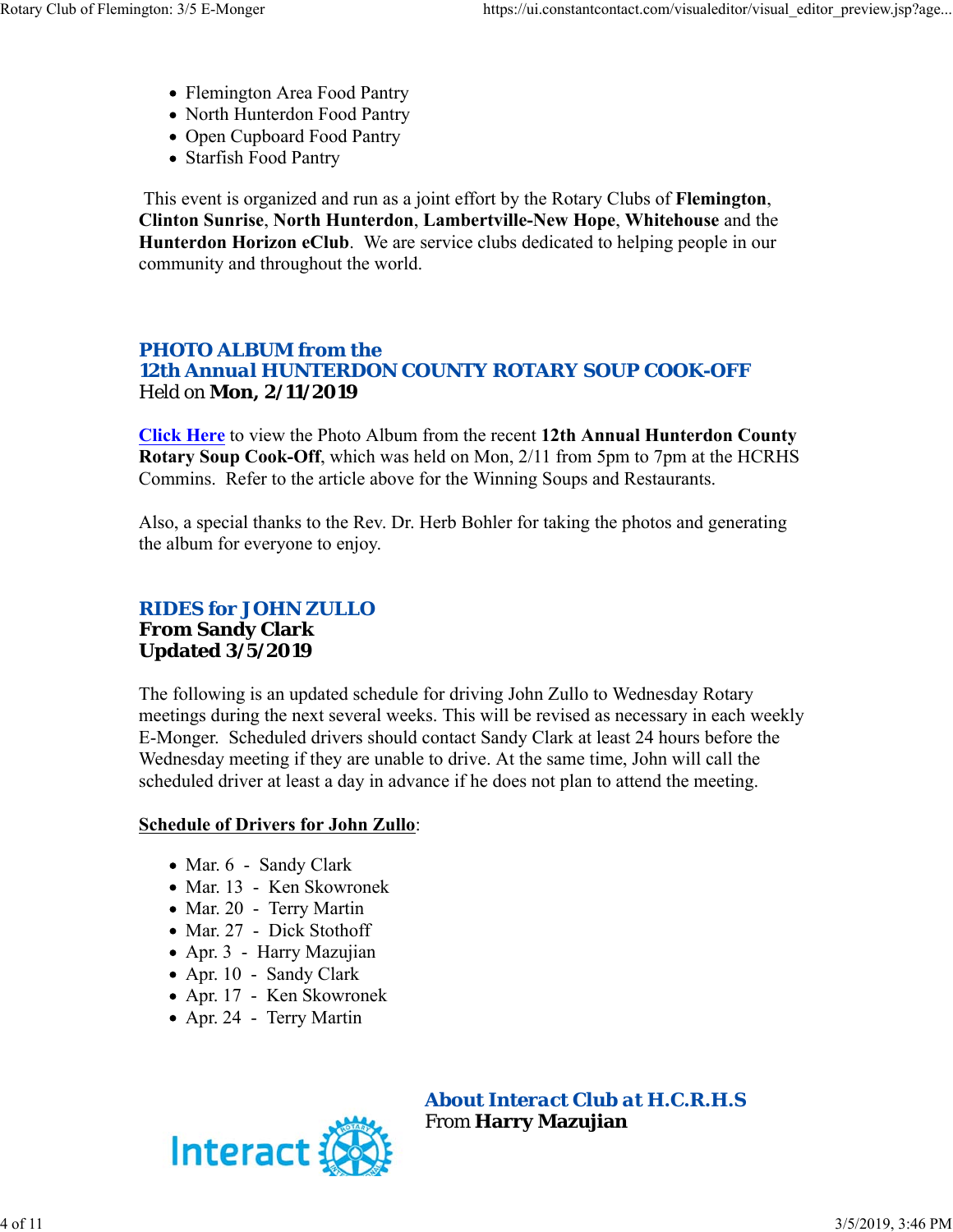# Update on 11/21/2018

Ann Del Campo and Harry Mazujian wanted to share the following Interact Club dates:

The following are **Past Interact Events**:

Mon, 2/11: Bake Sale at the Rotary Soup Cook Off.



## *Follow Us on Facebook*

The Rotary Club of Flemington is on Facebook with two (2) different Facebook pages! One page is for all information about the Rotary Club of Flemington. The second page is

dedicated to the BeerFest event. Click the links below to access our Facebook pages:

- Rotary Club of Flemington, NJ
- Flemington Rotary BeerFest



## *The Flemington Rotary MEMBER DIRECTORY Is Updated on the Website*

A PDF copy of the Club Directory kept on the club website, located on the password protected "**Members Only**" page. To access this, simply goto **www.FlemingtonRotaryNJ.org** and click on "Members

Only" in the upper left. The page is password protected. If you do not have the password, simply email us and request it.

If you see any updates that need to be made (a change of address, email, phone number, something is not listed correctly, etc.), please email Sandy Clark and request any changes to be made. **Click Here** to generate an email to Sandy.



# *SPEAKERS & PROGRAMS BEING SOUGHT*

**Jeff Moore**, our Program Chair, is looking for speaker & program ideas for upcoming meetings. If you have any leads, please pass them onto Jeff, who will follow-up to schedule the speaker.

**Click here** to generate an email directly to Jeff.



As you know, the Rotary Club of Flemington is a member of the H.C. Chamber of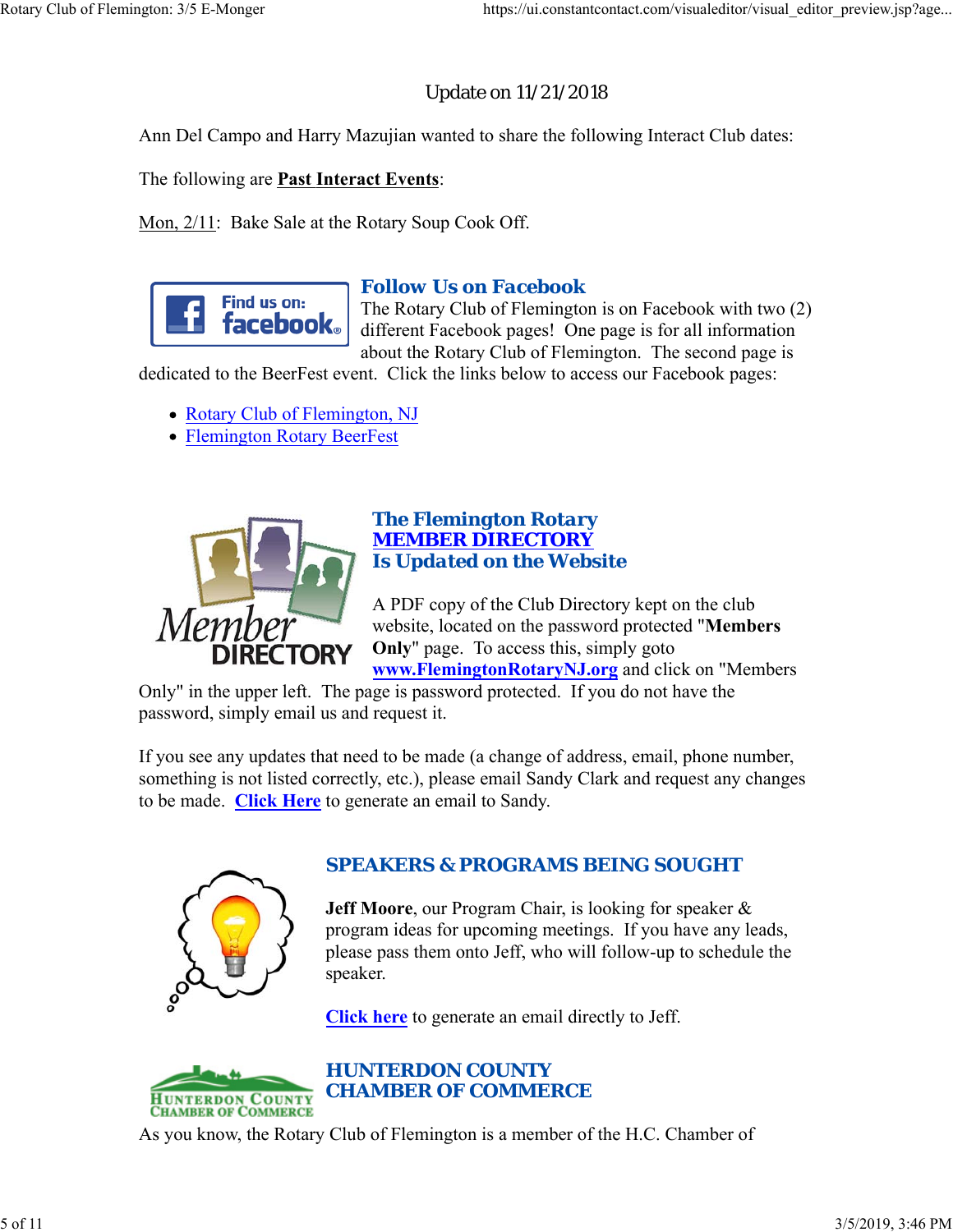Commerce. This enables all Rotarians the ability to attend a Chamber function as a "member". If someone asks you what your business is, you would explain that you are a member representing the Rotary Club of Flemington. **Click Here** to visit the Chamber website for a listing of upcoming events.

# *ROTARY DISTRICT 7475 NEWS*

**Click Here** to read the current news from our Rotary District 7475.

# *UPCOMING DATES TO NOTE:*

Wed,  $3/13$ : Bob Bishop, lifetime local resident of Pennington, NJ, business owner and past President of the Washington Crossing Rotary. Since retiring he has devoted his interests to the community, traveling, fishing, boating, hunting and as a Amateur Trap Shooter. He is President of the Earnest Schwiebert Club of Trout Unlimited and will speaking about "Trout Unlimited Is Not Just A Fishing Club". Wed, 3/20: TBA. Wed, 3/27: TBA.

**Next RCOF Board Meeting:** Wed, TBA at 5:30 PM (Usually the 3<sup>rd</sup> Wed). Next BeerFest Meeting: Wed, 3/27 at 6:30 PM (Usually the 3<sup>rd</sup> Wed). Next Membership Meeting: Wed, TBA at 1:30 PM (Usually the 2<sup>nd</sup> Wed).

**Upcoming RCOF Club Events, Fundraisers, Fellowship Events, Etc**.: 10/19 (Sat): Flemington Rotary BeerFest (Nex Level Arena)

## **Rotary District 7475 Events & Functions:**

4/20: Rotary Leadership Institute, 7:30 am to 3:30 pm (West Orange High School) 5/3-5: District Conference in Gettysburg 5/13: District Training Assembly 6/1-5: Rotary International Convention - Hamburg Germany 6/21-23: RYLA (Rotary Youth Leadership Awards) 6/24: District Banner Exchange (Change Over Dinner)

## *COMMITTEE LIST:*

**Click Here** to download the listing of all current Club Committee's and its members.

## *"MEMBERS ONLY" WEBSITE:*

## **Click Here for the Members Only section of the website to find:**

- 1) The "Membership Proposal Form" to propose a new member.
- 2) New Member Information.
- 3) An Online Copy of the Club Membership Directory.
- 4) A Link to All Photos Albums of the Club.

## *ROTARY WEBSITE LINKS:*

Rotary International: **www.Rotary.org** Rotary District 7510: **www.RotaryNJ.org**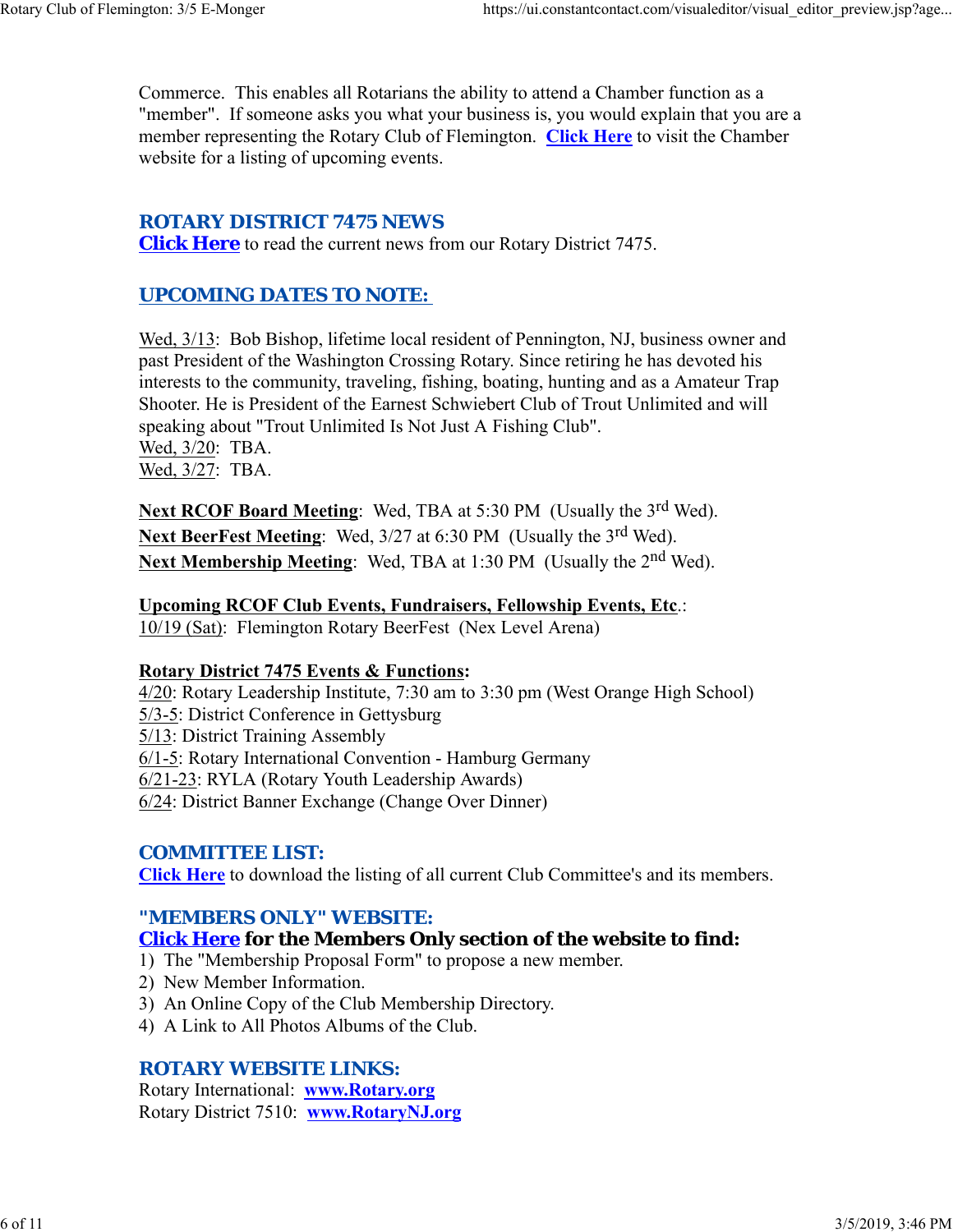# *NEARBY ROTARY CLUB MEETINGS:*

As A Rotarian, you are Welcome to attend a Rotary Club meeting anywhere in the world. Click here for the Rotary Club Locator App. Or see below for some local meetings:

#### Mondays

**Lambertville/New Hope** (6:30 pm) - Lambertville Station Restaurant; 11 Bridge Street, Lambertville NJ 08530

#### Tuesdays

**Whitehouse** (12:15 pm) - The Rail; 157 Main Street, Whitehouse Station, NJ 08889 **Princeton** (12:15 pm) - The Nassau Club; 6 Mercer Street, Princeton, NJ 08540

## Wednesdays

**Branchburg Township** (7:30 am): Stoney Brook Grille; 1285 Route 28, North Branch, NJ 08876

**Flemington** (12:15pm): Al Fresco's Restaurant; 100 Reaville Ave, Flemington, NJ 08822 **Hillsborough Township** (6:15 pm): The Landing Restaurant; 311 Amwell Road, Hillsborough, NJ 08844

#### Thursdays

**Clinton Sunrise** (7:30 am): Clinton Fire House; Old Hwy. 22 & New Street, Clinton, NJ 08809

**Montgomery/Rocky Hill** (7:30am): Cherry Valley Country Club; 125 Country Club Drive, Skillman, NJ 08558

**Somerville/Bridgewater** (12:15 pm): Raritan Valley Country Club; 747 State Route 28, Bridgewater, NJ 08807

**Trenton** (12:15 pm): Trenton Country Club; 201 Sullivan Way, West Trenton, NJ 08628

## Fridays

**North Hunterdon** (12:15 pm): Mountain View Chalet; 154 Route 173, Asbury, NJ 08802

**Princeton Corridor** (12:15pm): Hyatt Regency; 102 Carnegie Center, Rt. 1 North, Princeton, NJ 08540

## eClub

**Rotary eClub of Hunterdon Horizon**: View website for meetings or online makeups.

# RI President's Call for Action in **2018-2019**: **"Be the Inspiration" Rotary Club of Flemington - Our 95th Year**

Founded October 3, 1923 \* Charter #1529 \* District 7475

| Club President     | Nik Kritharis       |
|--------------------|---------------------|
| President-Elect    | Ann del Campo       |
| Secretary          | <b>Kyle Fogarty</b> |
| Treasurer, General | <b>Terry Ownes</b>  |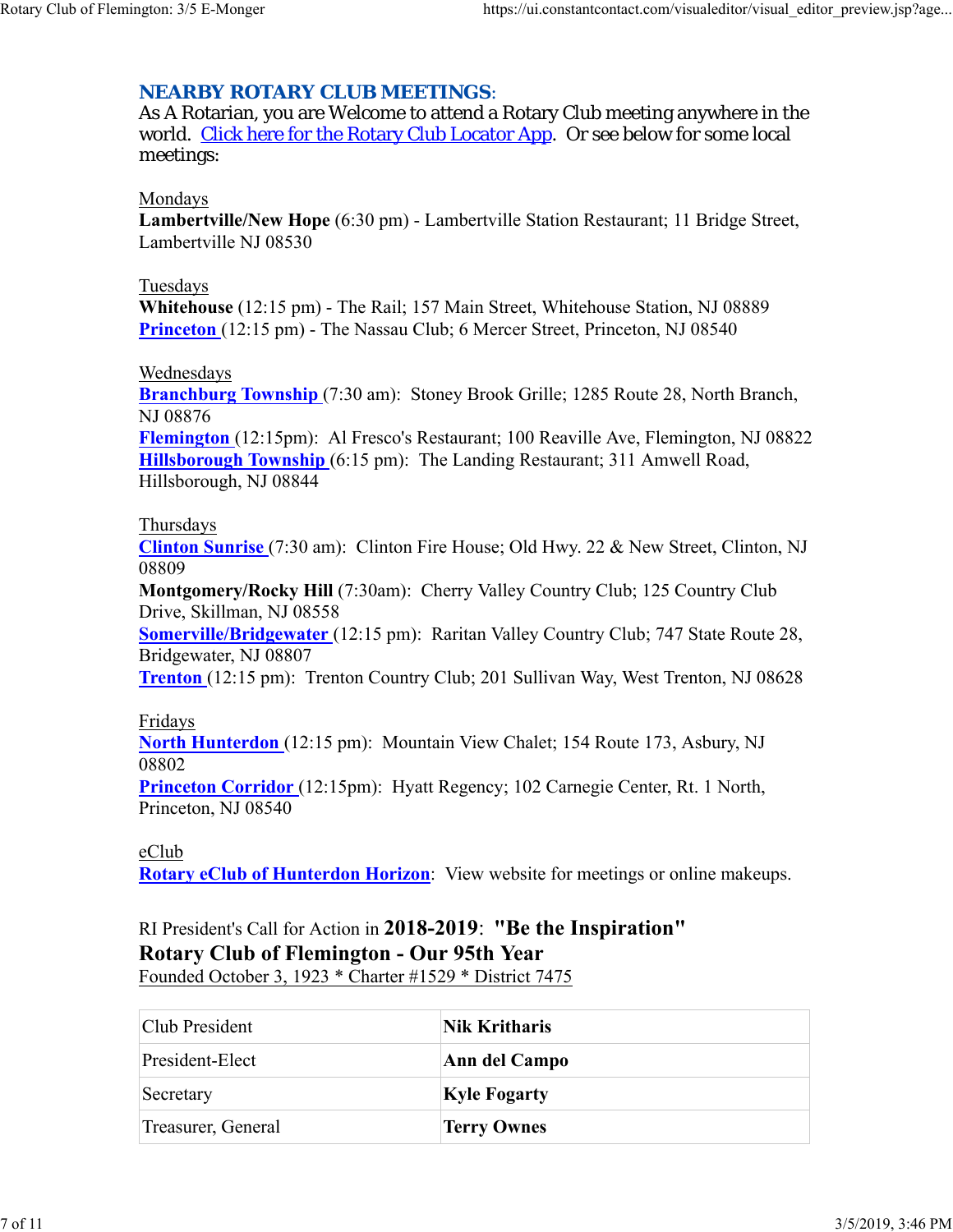| Treasurer, Lunch                         | <b>Ken Skowronek</b>                   |
|------------------------------------------|----------------------------------------|
| <b>Board Member</b>                      | Kim Metz (immediate Past-President)    |
| <b>Board Member</b>                      | <b>Sandy Clark</b>                     |
| Board Member                             | D.J. Wright                            |
| Sergeant-at-Arms                         | <b>Tom Fisher</b>                      |
| R.I. President                           | Barry Rassin (New Providence, Bahamas) |
| District Governor (DG)                   | <b>John Wilson</b> (Newark)            |
| District Governor Elect (DGE)            | <b>Ray Freaney (Madison)</b>           |
| District Governor Designee (DGD)         | M. Ann Walko (Watchung-Warren)         |
| <b>Assistant District Governor (ADG)</b> | Jeannie Tsukamoto (***)                |

Club Meetings: **Wednesday, 12:15 pm, Al Fresco's** 100 Reaville Avenue - Flemington, NJ 08822





**MISSION STATEMENT:** The mission of Rotary International is to assist and guide Rotarians and Rotary clubs to accomplish the Object of Rotary to ensure Rotary's continuing relevance and to help build a better world, emphasizing service activities by individuals and groups that enhance the quality of life and human dignity, encouraging high ethical standards, and creating greater understanding among all people to advance the search for peace in the world.

**THE OBJECT OF ROTARY:** The object of Rotary is to encourage and foster the ideal of service as a basis of worthy enterprise and, in particular, to encourage and foster:

**1st**: The development of acquaintance as an opportunity for service;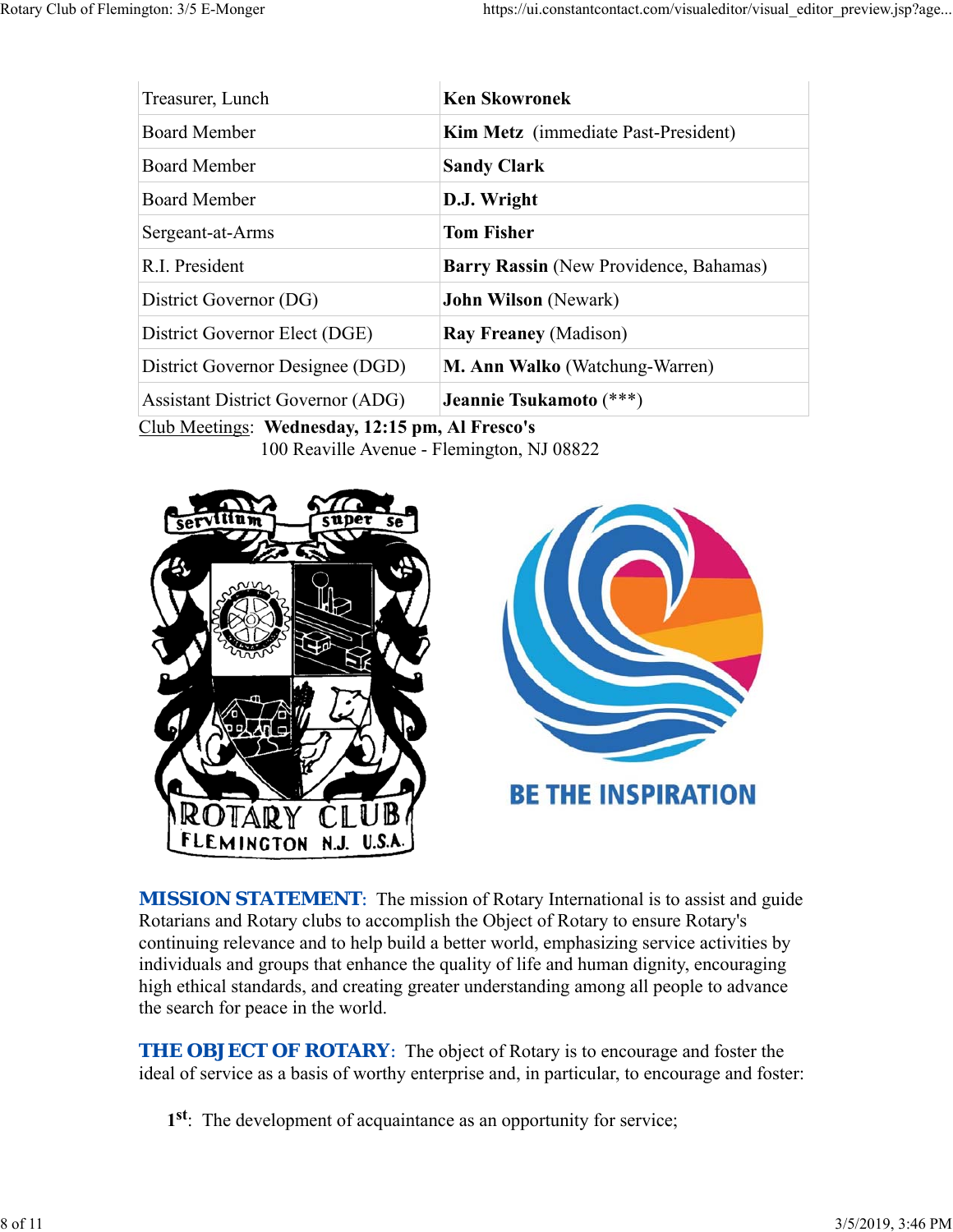**2nd**: High ethical standards in business and professions, the recognition of the worthiness of all useful occupations, and the dignifying of each Rotarian's occupation as an opportunity to serve society;

**3rd**: The application of the ideal of service in each Rotarian's personal, business and community life;

**4th**: The advancement of international understanding, goodwill, and peace through a world fellowship of business and professional persons united in the ideal of service.

## **THE 4-WAY TEST:** "Of the things we think, say or do:

- **1st**: Is it the Truth?
- 2<sup>nd</sup>: Is it Fair to all concerned?
- **3rd**: Will it build goodwill and better friendships?
- **4th**: Will it be beneficial to all concerned?"

## *ROTARY's AVENUE'S OF SERVICE*:

**1)** Through **Club Service**, we have fun, build lasting friendships, and make sure that our club runs well.

**2)** Through **Vocational Service**, we volunteer our professional skills to serve others and promote integrity in everything we do.

**3)** Through **Community Service**, we address local needs and work with our community to bring lasting improvements.

**4)** Through **International Service**, we meet humanitarian needs around the globe and promote world understanding and peace.

**5)** Through **Youth Service**, we work with young people to help them become the next generation of leaders, visionaries, and peacemakers.

# **2018-2019 CLUB MEMBER ROSTER Rotary Club of Flemington, NJ**

Current Number of Members: 36

| Rotarian                          | <b>Member Since</b> | <b>Classification</b>           |
|-----------------------------------|---------------------|---------------------------------|
| Bohler, Herbert C. (Herb)         | 1977                | <b>Specialty Advertising</b>    |
| Chittenden, Robert L. (Bob)       | 2003                | M.E.F.P. Consulting Engineering |
| Clark, Arthur L. (Sandy)          | 1987                | Printing                        |
| Davidson, James G. (Jim)          | 2002                | <b>Rubber Products</b>          |
| del Campo, Ann                    | 2016                | Scientist & Farmer              |
| Ferrari, Frederick J. (Fred)      | 1964                | Orthodontia                     |
| Fisher, Charles H. (Charlie)      | 1961                | <b>Funeral Services</b>         |
| Fisher, Thomas H. (Tom)           | 2012                | Property & Casualty Insurance   |
| Fogarty, Kyle M.                  | 2017                | Financial Advisor               |
| Harrison, Jeffrey (Jeff)          | 1996                | Psychotherapy                   |
| Hyatt, Frederic D. (Fred)         | 2017                | Retired - Aerospace             |
| Kamnitsis, Christopher P. (Chris) | 2001                | <b>Financial Planning</b>       |
| Kritharis, Nikolaos (Nik)         | 2016                | Dentistry                       |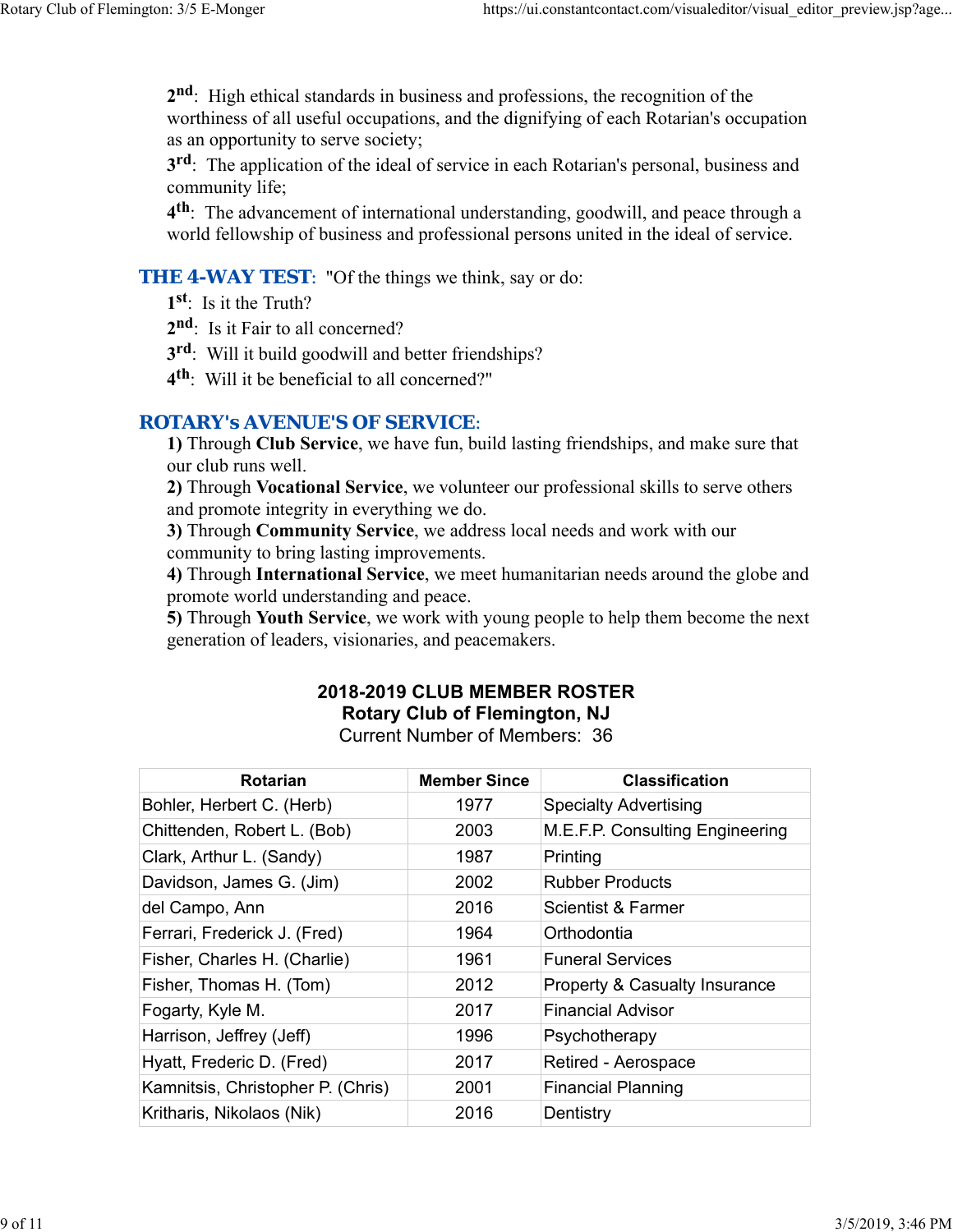| Liebross, Ira                  | 1997 | <b>Family Medicine</b>            |
|--------------------------------|------|-----------------------------------|
| Loew, Darren                   | 2002 | <b>Orthodontics</b>               |
| Martin, Teresa (Terry)         | 1993 | Solid Waste/Recycling             |
| Mazujian, Harry                | 2004 | Clergy                            |
| McWilliams, Nancy              | 1992 | Psychotherapy                     |
| Metz, Kim                      | 2007 | <b>Technical Education</b>        |
| <b>Moore, Jeffrey (Jeff)</b>   | 2018 | <b>Education - Secondary</b>      |
| Muller, George D.              | 1964 | <b>Cut Glass Manufacturing</b>    |
| Newland, Robert D. (Bob)       | 1998 | Insurance                         |
| Ownes, Terry M.                | 1987 | <b>Floor Covering</b>             |
| Phelan, Christopher J. (Chris) | 2009 | <b>Chamber Of Commerce</b>        |
| Randolph, R. Wayne             | 1982 | Veterinary Medicine               |
| Ruberto, Johanna S.            | 2016 | <b>High School Administration</b> |
| Schaible, R. Michael (Mick)    | 1998 | <b>Appraisal Services</b>         |
| Skowronek, Kenneth J. (Ken)    | 1994 | <b>Family Law</b>                 |
| Stothoff, Richard H. (Dick)    | 1966 | <b>Sanitary Engineering</b>       |
| Widico, Karen A.               | 1997 | <b>Public Health Services</b>     |
| Williams, Gwen                 | 1991 | Purchasing/Manufacturing          |
| Wise, Robert (Bob)             | 1992 | <b>Hospital Administration</b>    |
| Woske, Harry                   | 1977 | Cardiology                        |
| Wright, Daniel J. (D.J.)       | 2003 | <b>Funeral Services</b>           |
| Ziegler, Joseph E. (Joe)       | 1988 | <b>Investment Advisor</b>         |
| Zullo, John J. (Johnnie)       | 1987 | <b>Chemical Engineering</b>       |

Yours in Rotary Service, Bob Chittenden

**Rotary Club of Fleminton, NJ** PO Box 751 - Flemington, NJ 08822 www.FlemingtonRotaryNJ.org

Providing "Service Above Self" Since 1923



Rotary Club of Flemington, NJ, USA, PO Box 751, Flemington, NJ 08822

SafeUnsubscribe™ {recipient's email} Forward this email | Update Profile | About our service provider Sent by bchittenden@jarengineering.com in collaboration with